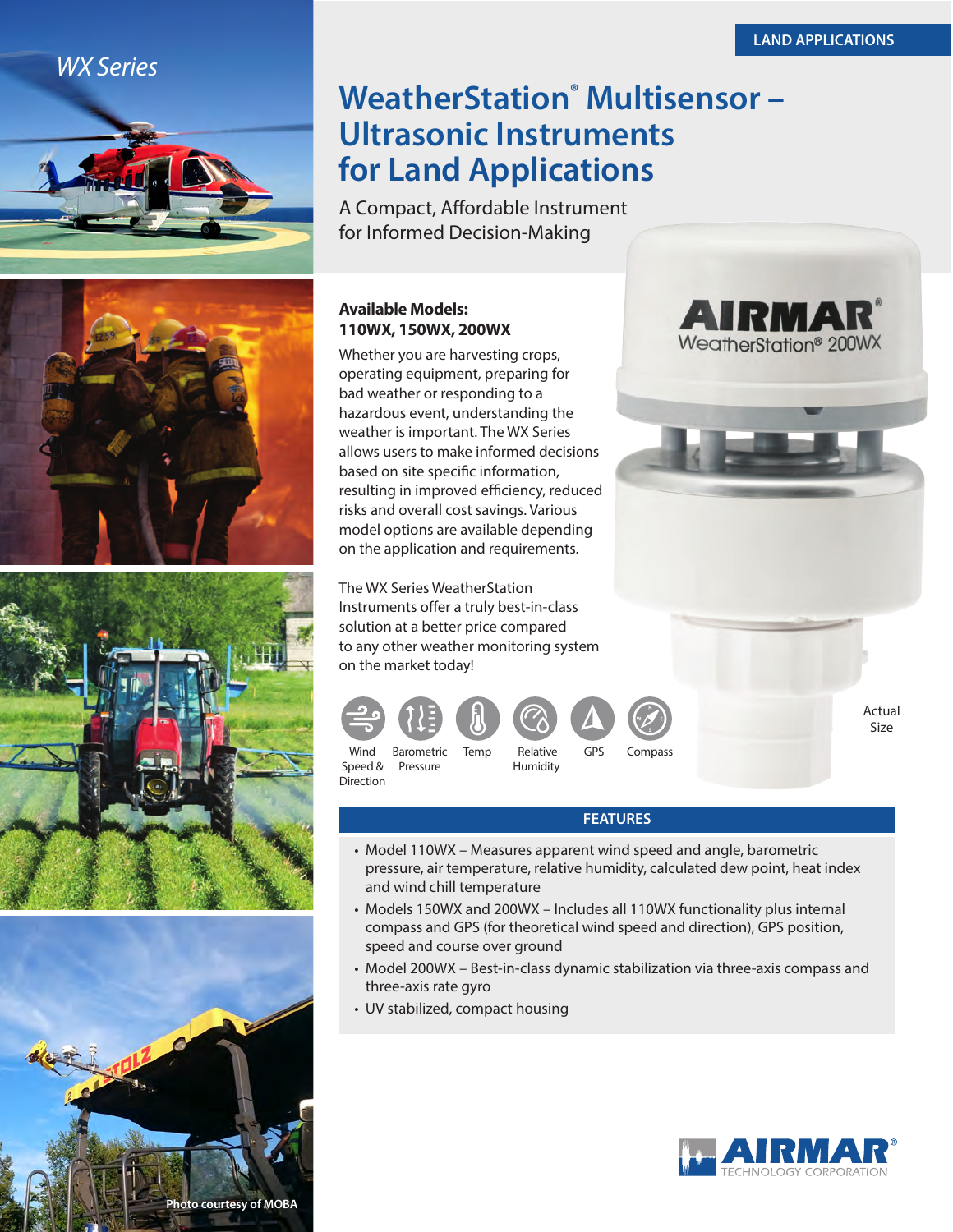# **Product Models to Satisfy Multiple Weather Needs**



Now available on iTunes — OnSiteWX The innovative App for real-time weather data!







|                                                                                                                                                   | <b>110WX</b>                                                       | <b>150WX</b>                                                           | <b>200WX</b>                                                                   |
|---------------------------------------------------------------------------------------------------------------------------------------------------|--------------------------------------------------------------------|------------------------------------------------------------------------|--------------------------------------------------------------------------------|
|                                                                                                                                                   | <b>Apparent Wind Model</b>                                         | <b>Apparent &amp; Theoretical Wind Models</b>                          |                                                                                |
|                                                                                                                                                   | <b>Recommended for</b><br><b>Stationary</b><br><b>Applications</b> | <b>Recommended for</b><br><b>Moving Vehicle</b><br><b>Applications</b> | <b>Recommended for</b><br><b>Dynamic Moving Vehicle</b><br><b>Applications</b> |
| Apparent wind speed and angle                                                                                                                     | $\checkmark$                                                       | $\checkmark$                                                           | ✓                                                                              |
| Theoretical wind speed and direction                                                                                                              |                                                                    | ✓                                                                      | ✓                                                                              |
| <b>Barometric Pressure</b>                                                                                                                        | $\checkmark$                                                       | $\checkmark$                                                           | $\checkmark$                                                                   |
| Ultrasonic wind readings up to 90 mph (40 m/s)                                                                                                    |                                                                    | ✓                                                                      | ✓                                                                              |
| Air temperature plus calculated wind chill                                                                                                        | ✓                                                                  | $\checkmark$                                                           | ✓                                                                              |
| 10 Hz GPS (Position, COG, SOG)                                                                                                                    |                                                                    | ✓                                                                      | ✓                                                                              |
| Two-axis solid state compass                                                                                                                      |                                                                    | ✓                                                                      |                                                                                |
| Three-axis accelerometer for pitch and roll                                                                                                       |                                                                    |                                                                        |                                                                                |
| Three-axis solid-state compass with dynamic stabilization:<br>Better than 1° static compass accuracy<br>Best-in-class 2° dynamic compass accuracy |                                                                    |                                                                        | ✓                                                                              |
| Three-axis rate gyros provide rate-of-turn data                                                                                                   |                                                                    |                                                                        | ✓                                                                              |
| Best-in-class pitch and roll accuracy                                                                                                             |                                                                    |                                                                        | $\checkmark$                                                                   |
| Optional field-serviceable relative humidity<br>Calculated dew point<br>Calculated heat index                                                     | ✓                                                                  | ✓                                                                      | ✓                                                                              |
| Output options include:<br>NMEA 0183 (RS422) and NMEA 2000 <sup>®</sup> (CAN Bus)<br>NMEA 0183 (RS232) and NMEA 2000 <sup>®</sup> (CAN Bus)       | ✓                                                                  | ✓                                                                      | ✓                                                                              |

### **WeatherCaster™ Software**

#### **Developer Assistance**

- Enable/disable functionality
- Optimize communications bandwidth NMEA 0183 (RS232, RS422)
- Change sampling rate (output interval)

#### **Field Installation Assistance**

- Enable/disable functionality
- Sensor orientation
- Compass calibration
- Temperature offset
- Select specific device on a NMEA 2000® network
- Alarms for wind speed and barometric pressure
- Altitude offset
- More accurate GPS position in 2D mode
- More accurate BP reading

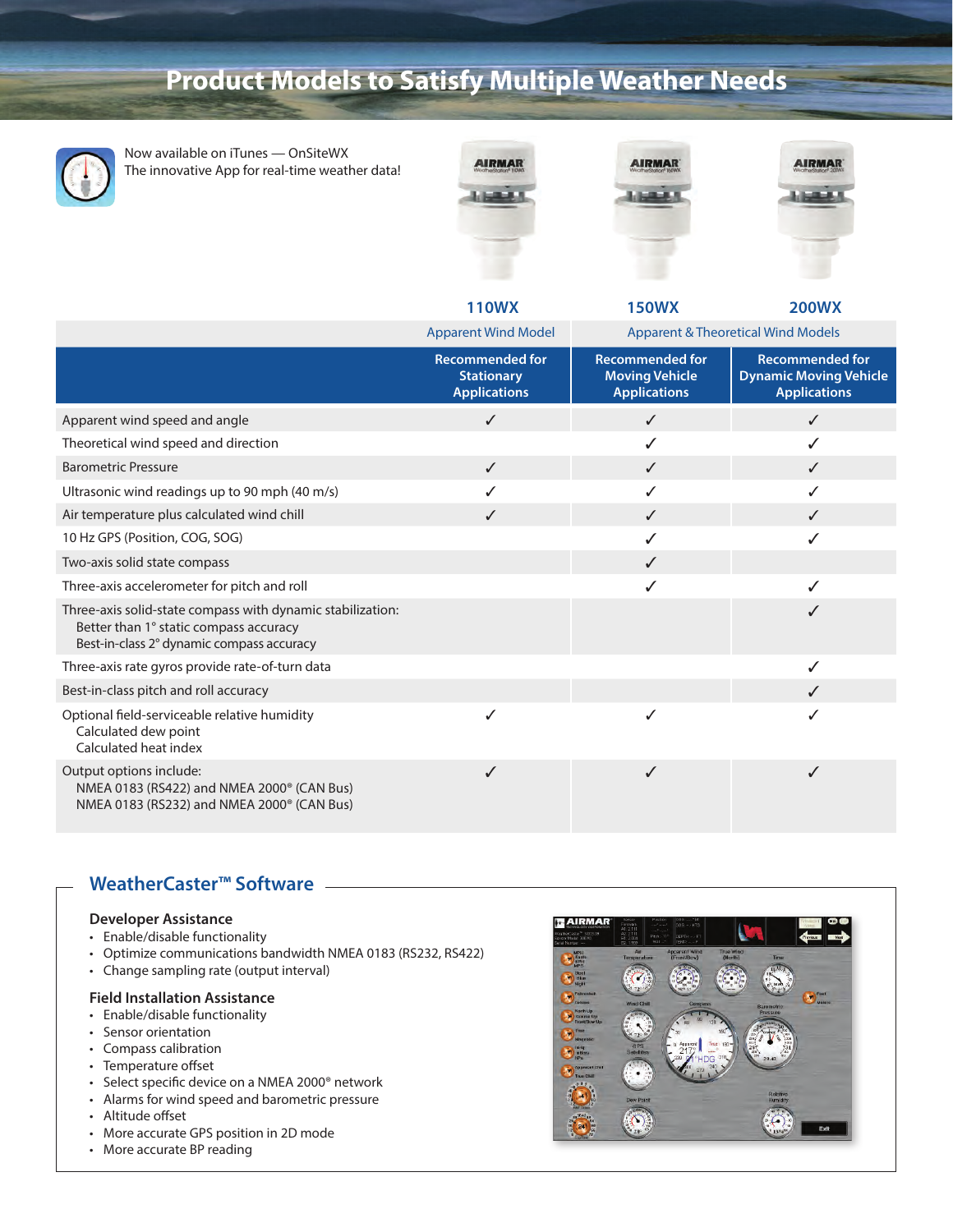# **Achieving Best-in-Class Product Specifications**

| <b>SPECIFICATIONS</b>                                                                                                                                                                                                                                                                                                                                                                                                                  | <b>DIMENSIONS</b>                                                                                                                                                                                                                                                                                                                                                        |
|----------------------------------------------------------------------------------------------------------------------------------------------------------------------------------------------------------------------------------------------------------------------------------------------------------------------------------------------------------------------------------------------------------------------------------------|--------------------------------------------------------------------------------------------------------------------------------------------------------------------------------------------------------------------------------------------------------------------------------------------------------------------------------------------------------------------------|
| <b>Wind Speed</b><br>Range: 0 to 40 m/s (0 to 89 MPH)<br>Accuracy: 5% at 10 m/s at 4 angles<br>Resolution: 0.1 m/s<br><b>Calculations:</b> User configurable damping<br><b>Wind Direction</b><br>Range: 0° to 359.9°<br>Accuracy: $\pm 3^\circ$ at 10 m/s<br>Resolution: 0.1°                                                                                                                                                          | <b>WX Series</b><br>ø 72 mm (2.83")<br>54")<br>(5.16 <sup>n</sup> )<br>mm <sub>3</sub>                                                                                                                                                                                                                                                                                   |
| <b>Calculations:</b> User configurable damping<br>Air Temperature<br><b>Range: -40° to 80°C (-40 to 176°F)</b><br>Accuracy: $\pm 1.1^{\circ}$ C at 20 $^{\circ}$ C<br>Resolution: 0.1°C<br><b>Optional Relative Humidity</b><br><b>Range: 0 to 100% RH</b><br>Accuracy: $\pm$ 5% RH at 0 to 90% RH at 20 $\degree$ C $-$ 150WX and 200WX<br>$\pm$ 3% RH at 0 to 90% RH at 20°C - 110WX<br>Resolution: 0.1% RH                          | mm<br>90<br>$\overline{31}$<br>$\varnothing$ 45 mm<br>– (1.77″)                                                                                                                                                                                                                                                                                                          |
| <b>Barometric Pressure</b><br>Range: 300 to 1100 hPa<br>Accuracy: $\pm 0.5$ hPa at 25 $\degree$ C (or better)                                                                                                                                                                                                                                                                                                                          | SERIAL DATA OUTPUT PROTOCOL<br>NMEA 0183 Sentence Structure - Comma Delimited ASCII Format                                                                                                                                                                                                                                                                               |
| Resolution: 0.1 hPa<br><b>Two-axis Compass</b><br><b>Range: 0 to 359.9°</b><br><b>Accuracy:</b> 1° RMS when level (150WX only), 1° static heading accuracy;<br>2° dynamic heading accuracy (three-axis compass, 200WX only)<br>Resolution: 0.1°<br><b>Pitch and Roll</b><br><b>Measurement Type: MEMS</b><br>Range: 50°<br><b>Accuracy:</b> $\pm$ 1° in range of $\pm$ 30°<br>Resolution: 0.1°<br>GPS Position Accuracy: 3 m (10') CEP | SGPDTMGPS Datum Reference<br>SGPGGAGPS Fix Data<br>\$GPGLL Geographic Position—Latitude and Longitude<br>\$GPGSA GNSS DOP and Active Satellite<br>\$GPGSV Satellites in View<br>\$GPRMC Recommended Minimum GNSS<br>\$GPVTGCOG and SOG<br>\$GPZDA Time and Date<br>\$HCHDG  Heading, Deviation, and Variation<br>\$HCHDT  True Heading<br>\$HCTHSTrue Heading and Status |
| Operating Temperature Range: -25 to 55°C (-13 to 131°F)<br>Power<br>Supply Voltage: 9 VDC to 40 VDC<br>Supply Current (at 12 VDC):<br><55 mA (<0.7 W), LEN 2 - 110WX<br><75 mA (<0.9 W), LEN 2 - 150WX and 200WX<br>NMEA 2000 <sup>®</sup> Load Equivalency Number (LEN): 2                                                                                                                                                            | \$TIROTRate of Turn<br>\$WIMDA  Meteorological Composite<br>\$WIMWD  Wind Direction and Speed<br>\$WIMWVWind Speed and Angle<br>\$WIMWRRelative Wind Direction and Speed<br>\$WIMWTTheoretical Wind Direction and Speed<br>\$YXXDRTransducer Measurements                                                                                                                |
| Weight<br>275 grams (0.6 lbs) - 110WX<br>300 grams (0.7 lb) - 150WX and 200WX<br>Mounting-thread Size on Base: Standard 1"-14 UNS (3/4" NPT optional)<br>Certifications and Standards: CE, IPX6 (IPX4 with optional Relative Humidity sensor),<br>RoHS, IEC61000-4-2, IEC60945, IEC60950_1C, IEC60950_22A, EN55022, EN55024,<br>EN15014982                                                                                             | <b>CAN DATA OUTPUT PROTOCOL</b><br>NMEA 2000° Output Message Structure<br>59392 ISO Acknowledgement<br>060928 ISO Address Claim                                                                                                                                                                                                                                          |

#### **COMMUNICATIONS**

| Available Hardware Interfaces                            |
|----------------------------------------------------------|
| Serial RS232, Serial RS422, CAN                          |
| <b>Available Protocols</b>                               |
| Comma delimited ASCII, NMEA 0183, NMEA 2000 <sup>®</sup> |
| <b>Serial Output Rate</b>                                |
| 1 Hz typical. User selectable. 10 Hz max recommended     |
|                                                          |

#### **PART NUMBERS**

**110WX:** 44-820-1-01, RH, NMEA 0183 (RS422) and NMEA 2000® (CAN Bus) **110WX:** 44-823-1-01, NMEA 0183 (RS422) and NMEA 2000® (CAN Bus) **110WX:** 44-843-1-01, RH, NMEA 0183 (RS232) and AG (CAN Bus)

**150WX:** 44-832-1-01, RH, NMEA 0183 (RS422) and NMEA 2000® (CAN Bus) **150WX:** 44-833-1-01, NMEA 0183 (RS422) and NMEA 2000® (CAN Bus) **150WX:** 44-834-1-01, RH, NMEA 0183 (RS232) and AG (CAN Bus)

**200WX:** 44-835-1-01, NMEA 0183 (RS422) and NMEA 2000® (CAN Bus) **200WX:** 44-837-1-01, RH, NMEA 0183 (RS422) and NMEA 2000® (CAN Bus) **200WX:** 44-847-1-01, NMEA 0183 (RS232) and NMEA 2000® (CAN Bus)

Cables sold separately RH— Relative Humidity

|                  | NMEA 2000' Output Message Structure |
|------------------|-------------------------------------|
|                  | 59392 ISO Acknowledgement           |
|                  | 060928 ISO Address Claim            |
|                  | 126208 Acknowledge Group Function   |
| 126464 PGN List  |                                     |
|                  | 126992  System Time                 |
|                  | 126996 Product Information          |
|                  | 126998Configuration Information     |
|                  | 127250 Vessel Heading               |
|                  | 127251 Rate of Turn                 |
| 127257  Attitude |                                     |
|                  | 127258Magnetic Variation            |
|                  | 129025  Position and Rapid Update   |
|                  | 129026 COG and SOG, Rapid Update    |
|                  | 129029  GNSS Position Data          |
|                  | 129033Time and Date                 |
| 129044  Datum    |                                     |
|                  | 129538GNSS Control Status           |
|                  | 129539GNSS DOPs                     |
|                  | 129540GNSS Sats in View             |
|                  | 130306 Wind Data                    |
|                  | 130310 Environmental Parameters     |
|                  | 130311  Environmental Parameters    |
|                  | 130312Temperature                   |
| 130313Humidity   |                                     |
|                  | 130314 Actual Pressure              |
|                  | 130323  Meteorological Station Data |